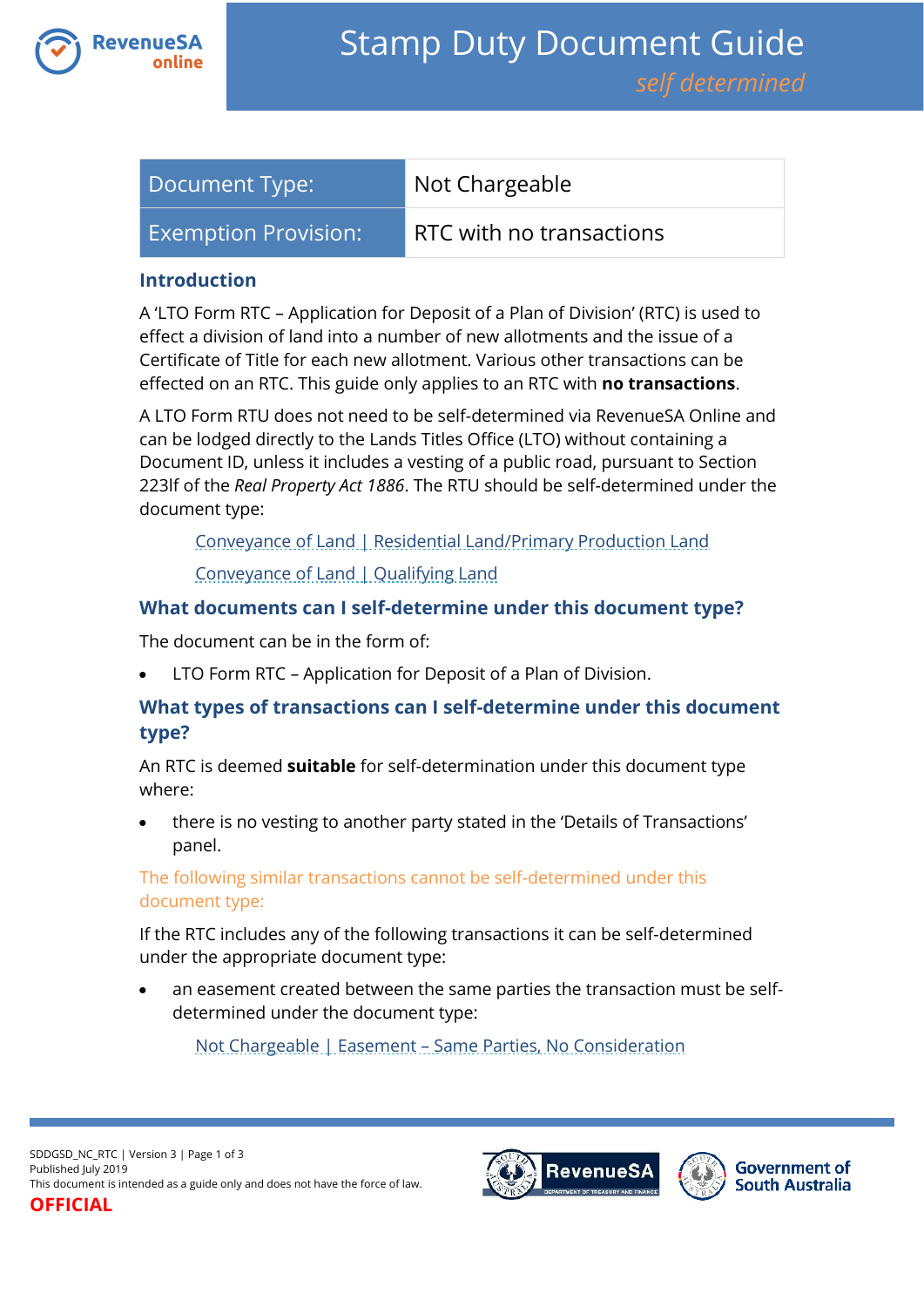

 an easement between different parties is created in the 'Details of Transactions' panel this must be self-determined under the document type:

[Conveyance of Land | Easement](https://www.revenuesa.sa.gov.au/stampduty/stamp-duty-document-guide/self-determined/conveyance-of-land/sddgsd_cl_e_rpp)

[Conveyance of Land| Easement -](https://www.revenuesa.sa.gov.au/stampduty/stamp-duty-document-guide/self-determined/conveyance-of-land/sddgsd_cl_e_ql) Qualifying Land

a vesting occurs this must be self-determined under the document type:

Conveyance of Land | Residential Land/Primary Production Land

[Conveyance of Land | Qualifying Land](https://www.revenuesa.sa.gov.au/stampduty/stamp-duty-document-guide/self-determined/conveyance-of-land/sddgsd_cl_ql)

 a Discharge of Mortgage/Encumbrance must be self-determined under the document type:

[Not Chargeable | Non Dutiable Mortgage /Discharge of Mortgage or](https://www.revenuesa.sa.gov.au/stampduty/stamp-duty-document-guide/self-determined/not-chargeable/sddgsd_nc_ndm_dme)  [Encumbrance](https://www.revenuesa.sa.gov.au/stampduty/stamp-duty-document-guide/self-determined/not-chargeable/sddgsd_nc_ndm_dme)

Surrender of Lease must be self-determined under the document type:

[Conveyance of Land | Surrender of Lease](https://www.revenuesa.sa.gov.au/stampduty/stamp-duty-document-guide/self-determined/conveyance-of-land/sddgsd_cl_sofl_rpp) – Lessor Pays

[Conveyance of Land | Surrender of Lease](https://www.revenuesa.sa.gov.au/stampduty/stamp-duty-document-guide/self-determined/conveyance-of-land/sddgsd_cl_sofl_ql) – Lessor Pays – Qualifying Land

[Conveyance of Land | Not Chargeable | Surrender of Lease -](https://www.revenuesa.sa.gov.au/stampduty/stamp-duty-document-guide/self-determined/conveyance-of-land-not-chargeable/sddgsd_cl_nc_sofl-lp) Lessee Pays

[Conveyance of Land | Not Chargeable | Surrender of Lease -](https://www.revenuesa.sa.gov.au/stampduty/stamp-duty-document-guide/self-determined/conveyance-of-land-not-chargeable/sddgsd_cl_nc_sofl-nocon) No [Consideration](https://www.revenuesa.sa.gov.au/stampduty/stamp-duty-document-guide/self-determined/conveyance-of-land-not-chargeable/sddgsd_cl_nc_sofl-nocon)

## **What evidence do I need to retain for audit purposes?**

For audit purposes, you will need to retain the following documentation either in paper form or electronic form:

- a copy of the documents; and
- evidence that a stamp duty determination has been made (i.e. Certificate of Stamp Duty, Document ID or stamped document).

# **What Section(s) of the** *Stamp Duties Act 1923* **applies?**

As there is no conveyance of property the document is **not** liable to stamp duty under any other head of duty.

## **What stamp duty is payable on this document?**

The document is not liable under any head of stamp duty, therefore, the document is self-determined as **Not Chargeable**.

The Lands Titles Office requires these documents to have a Document ID prior to lodgement for registration.